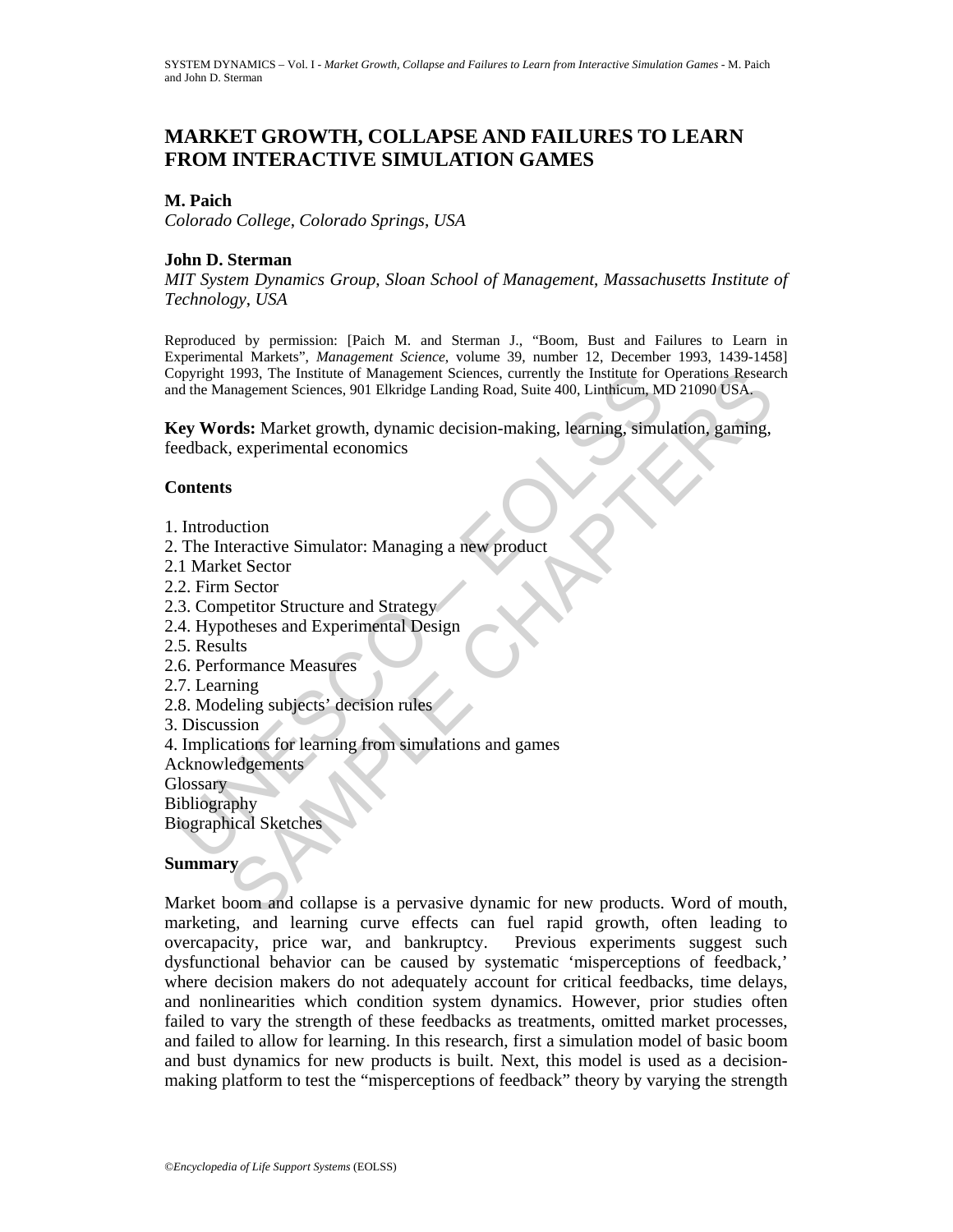of key feedback processes in the simulated market. In the experiments, subjects performed the task repeatedly, encouraging learning. Nevertheless, performance relative to potential is poor and is severely degraded when the feedback complexity of the environment is high, supporting the misperception of feedback hypothesis. The negative effects of feedback complexity on performance were not moderated by experience, even though average performance improved. Models of the subjects' decision-making heuristics are estimated; changes over trials in estimated cue weights explain why subjects improve on average but fail to gain insight into the dynamics of the system. Though conditions for learning are excellent, experience does not appear to mitigate the misperceptions of feedback or systematic dysfunction they cause in dynamic decision making tasks. We discuss implications for educational use of simulations and games.

## **1. Introduction**

Market boom and collapse is a pervasive dynamic for new products. Sales of new products often grow rapidly as word of mouth, advertising, and falling prices attract new buyers. New producers tend to enter the market. But eventually the stock of potential purchasers is depleted and sales fall to an equilibrium determined by replacement needs. During the transition to replacement demand producers often suffer large losses due to excess capacity and falling prices, stimulating exit.



Figure 1. Boom and Bust: Sales and Operating Income of Atari, Inc.

 Sources: 1976-1983: Warner Communications Annual Reports. 1984-1985: Atari, Inc. Company Reports; Investtext.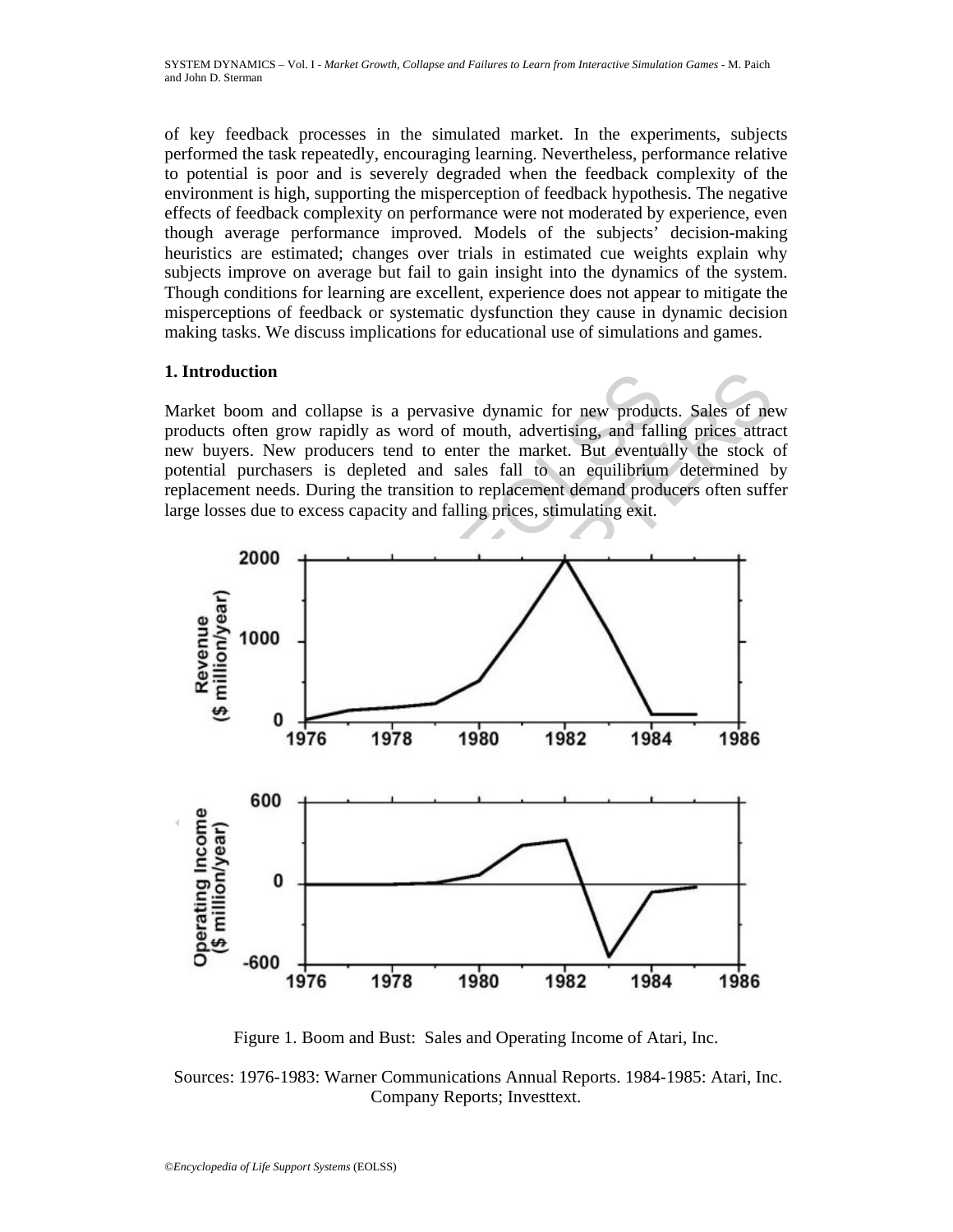As a typical example, Figure 1 shows the sales and profits of Atari, the leader of the first wave of video games. Atari, then a division of Warner Communications, roughly doubled its sales each year, from \$35 million in 1976 to over \$2 billion in 1983. Operating profit reached \$323 million in 1983. Yet within a year sales plummeted as both home and arcade markets became glutted. Atari lost \$539 million in 1983, and was sold for just \$160 million in debt, a 32 per cent equity stake, and no cash. Warner took an additional \$592 million charge against 1984 earnings for losses related to the sale.

Porter (1980) describes this pattern of boom, bust, price war and shakeout as a generic feature of industrial dynamics:

"As a maturing industry adjusts to slower growth, the rate of capacity addition in the industry must slow down as well or overcapacity will occur. Thus companies' orientations toward adding capacity and personnel must fundamentally shift and be disassociated from the euphoria of the past.... These shifts in perspective rarely occur in maturing industries, and overshooting of industry capacity relative to demand is common. Overshooting leads to a period of overcapacity, accentuating the tendency during transition toward price warfare."

Boom and bust occurs in diverse industries. "Snow mobiles, hand calculators, tennis courts and equipment, and integrated circuits" are just a few examples cited by M. Porter. To these can be added VCRs and other consumer electronics, personal computers, toys and games, bicycles and chain saws, home furnishings, fiberglass sailboats and many others. This study explores the role of cognitive misperceptions and decision-making errors in the genesis and persistence of the boom and bust phenomenon.

moment stow down as well or overcapactly will occur. I<br>trientations toward adding capacity and personel must fundamental<br>isassociated from the euphoria of the past... These shifts in perspectiv<br>aturing industries, and over must slow down as well or overagnacity will occur. Thus companies<br>must slow down as wound adding capacity and personnel must fundamentally shift and t<br>ated from the euphoria of the past.... These shifts in perspective rar The boom and bust dynamic exemplifies a dynamic decision making system. Decisions made today alter the environment, giving rise to information upon which tomorrow's decisions are based – the evolution of the system is strongly conditioned by the behavior of the decision makers. Recent studies show, with few exceptions, that decisionmaking in complex dynamic environments is poor relative to normative standards or even relative to simple heuristics, especially when decisions have indirect, delayed, nonlinear, and multiple feedback effects. Sterman argues that the mental models people use to guide their decisions are dynamically deficient. (See *Supply Chain Dynamics*, *the "Beer Distribution Game" and Misperceptions in Dynamic Decision Making*). People generally adopt an event-based, 'open-loop' view of causality, ignore feedback processes, fail to appreciate time delays between action and response and in the reporting of information, do not understand stocks and flows, and are insensitive to nonlinearities which may alter the strengths of different feedback loops as a system evolves. Sterman argues that such "misperceptions of feedback" cause systematically dysfunctional behavior in dynamically complex settings.

 The term "misperceptions of feedback" covers more than simple perception. At the most basic level, poor performance can arise because decision makers do not attend to or perceive helpful outcome feedback. For example, real estate developers tend to start new projects when rents are high and prices are rising, and ignore the supply line of buildings under construction. By the time their projects are completed the market is glutted and prices have fallen. The information needed for high performance is available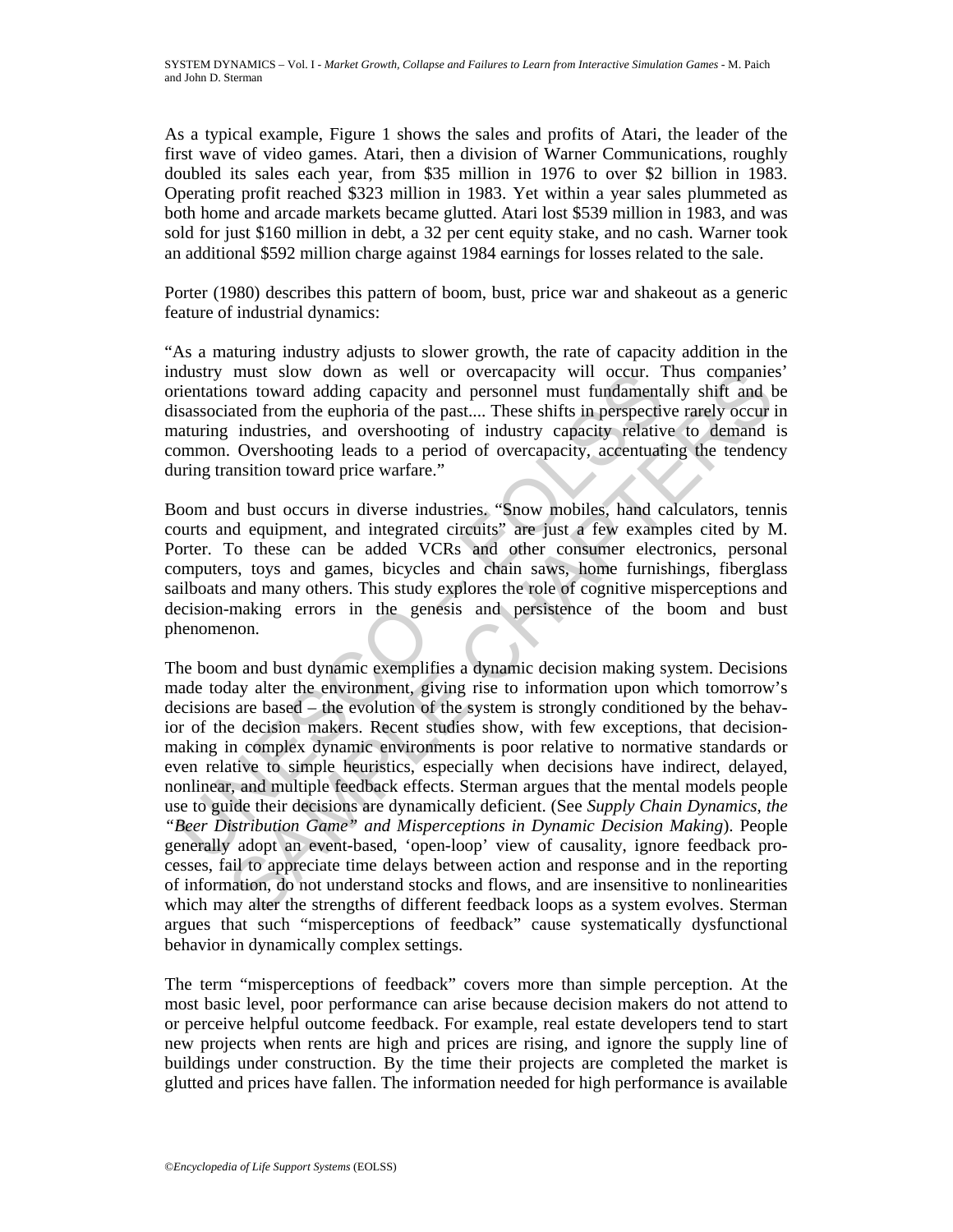but not heeded: a misperception of (outcome) feedback. Why? Failure to utilize important cues can result from dynamically deficient mental models. Decision makers who do not understand feedback concepts are unlikely to perceive the feedback loops, time delays, and nonlinearities that create the system's dynamics and so may not see the relevance of a critical cue: a misperception of feedback structure. At a still deeper level, even given perfect information and complete knowledge of system structure people are not able to infer the resulting dynamics. To do so requires intuitive solution of highorder nonlinear differential equations, a task far exceeding human cognitive capabilities in all but the simplest systems.

ie missierceptions of reedback phenomenon are themselves entwindent<br>ones. These interactions have not received sufficient attention in dy<br>akking research. In many studies feedback complexity was necessimely<br>regrimental tre Winston Churchill, commenting on the design of the House of Commons wrote: "We shape our buildings, and then our buildings shape us." Similarly, the different threads of the misperceptions of feedback phenomenon are themselves entwined in feedback loops. These interactions have not received sufficient attention in dynamic decisionmaking research. In many studies feedback complexity was not varied as an experimental treatment; other factors might have been responsible for subjects' poor performance. Market institutions, argued by many to provide incentives and means to overcome individual departures from rationality, have not been included in most studies of dynamic decision making. Many studies report the results of first trials in which subjects had little opportunity for learning. In others, subjects had little or no prior training or experience relevant to the task (fighting forest fires, treating disease, running a national economy or managing an ecosystem). While good arguments can be made that 'real life' is more like the first trial in such experiments than the last, the robustness of the misperception of feedback phenomenon to opportunities for learning has largely gone untested.

precreptions of reedback phenomenon are then<br>selves entwined in feedback phenomenon are these entered enter these enter<br>attents. In many studies feedback complexity was not varied as a<br>research. In many studies feedback co This study addresses many of the limitations of earlier work. The task – the management of a new product  $-$  is realistic and well matched to the interests of the management school subjects, most with several years of business experience. The experimental environment, based on an interactive simulation model, includes market forces. Powerful incentives are used to motivate performance. The misperception of feedback (MOF) hypothesis is tested directly by varying the strength of key feedback processes across experimental conditions. If subjects are prone to misperceptions of feedback, performance relative to potential should be systematically worse under high feedback complexity, since these feedbacks will produce consequences unaccounted for by subjects' mental models, and better in environments with low complexity, since these environments will more closely coincide with their mental models. Further, the subjects performed the task repeatedly, creating opportunities for learning which might improve performance. We describe the simulation model (the task), protocol, and results, analyze the nature of the learning process, and close with implications for educational use of simulations and games.

## **2. The Interactive Simulator: Managing a new product**

 The experimental task is based on an interactive computer model or "management flight simulator. The flight simulator embodies a model representing a firm, its market, and its competition (Figures 2, 3, and 4). Subjects manage a new product from launch through maturity, making price and capacity decisions each quarter year through a tenyear simulation. See Paich (1993) for documentation of the model, methods and results.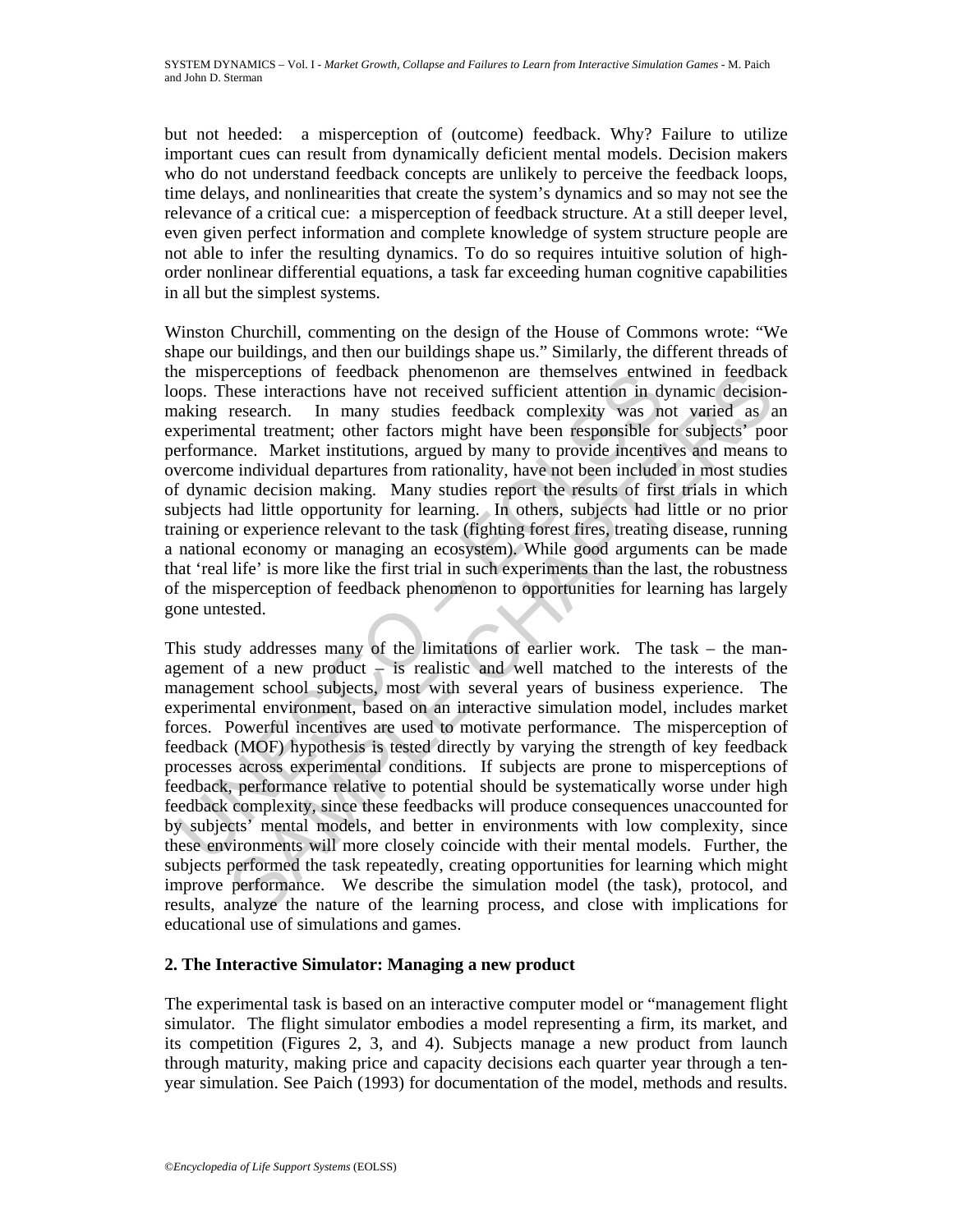The game, revised for educational use with user's guide and instructor's manual, is available at Forio.com (www.forio.com/bandb.htm) .



Figure 2. General sector diagram of the "Boom and Bust" management simulation game

# **2.1 Market Sector**

The market model is based on well-known diffusion models in the tradition of Mahajan, Muller, and Bass (1990). (See *R&D*, *Technological Innovation and Diffusion* for a detailed discussion). The essence of these models is the feedback structure through which potential purchasers become aware of and choose to buy the product (Figure 3). Adoption increases the customer base, generating word of mouth which leads to additional sales (a positive feedback), but also depleting the pool of potential customers (a negative feedback). The customer base follows an s-shaped pattern, while sales rise exponentially, then peak and decline to the rate of replacement purchases as the market saturates. In reality additional feedbacks exist involving e.g. changes in technology, line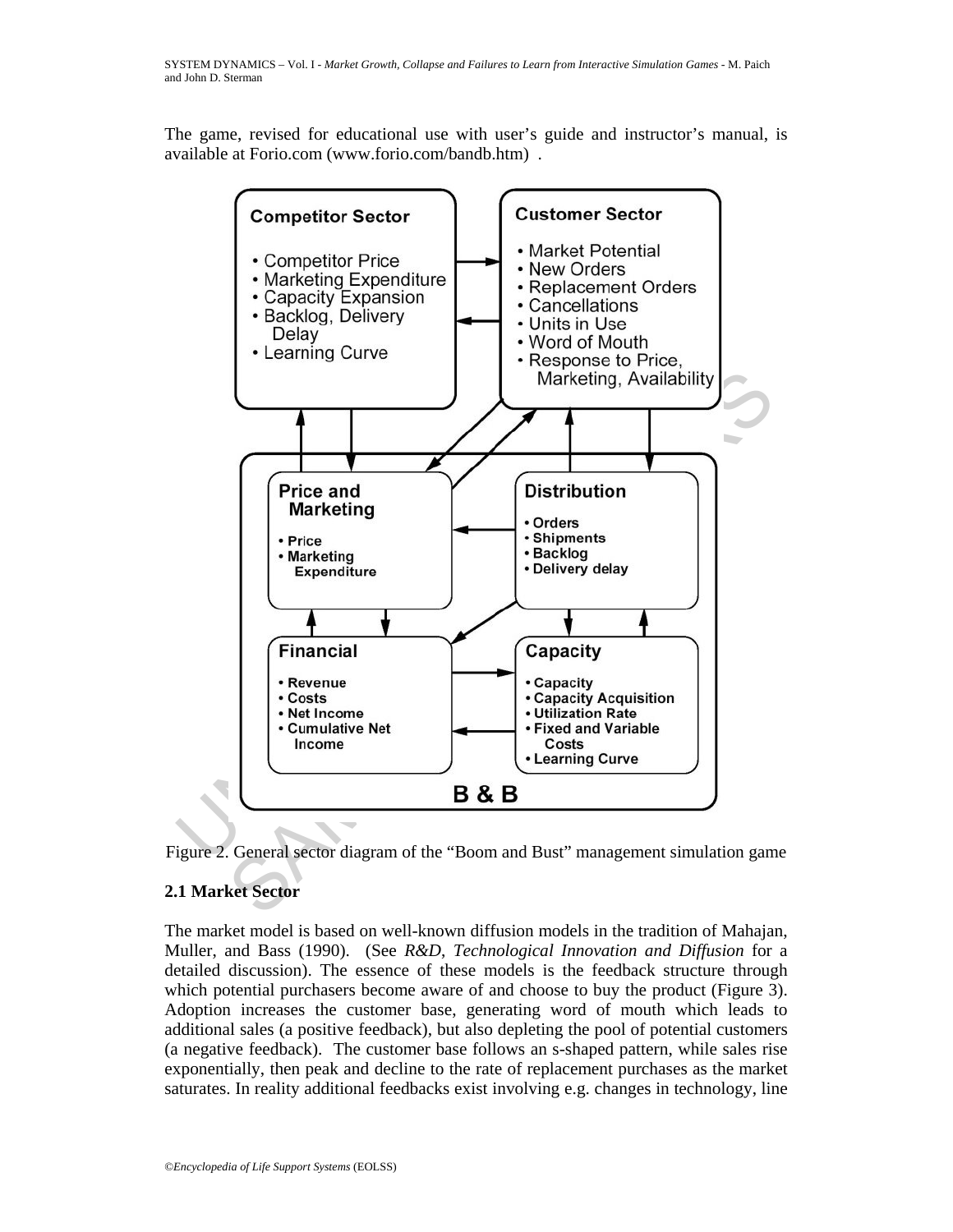extensions, cannibalization of sales by new generations of the product, network externalities, and so on. To keep the task manageable these effects are not treated. In equilibrium adoption equals replacement demand. Though not shown, many additional loops are created by the coupling of the market to the subjects' decisions.



Figure 3. The stock-flow structure of the aggregate market

Key features of the market sector include:

- Product price affects the number of potential adopters. The elasticity of industry demand is less than unity, quite typical for many goods.
- The greater the aggregated marketing expenditures of the firm and the competition, the larger the fraction of potential customers who purchase each quarter. Diminishing returns set in for high marketing expenditure levels.
- Demand is also generated by word of mouth. Word of mouth is driven by recent purchasers (people who are still excited by the product and have not yet come to take it for granted). The strength of the word of mouth effect (the number of purchases generated per quarter by each recent purchaser) was a treatment variable in the experiment.
- A fraction of the customer base re-enters the market each quarter to replace worn or obsolete units. The repurchase fraction was a treatment variable in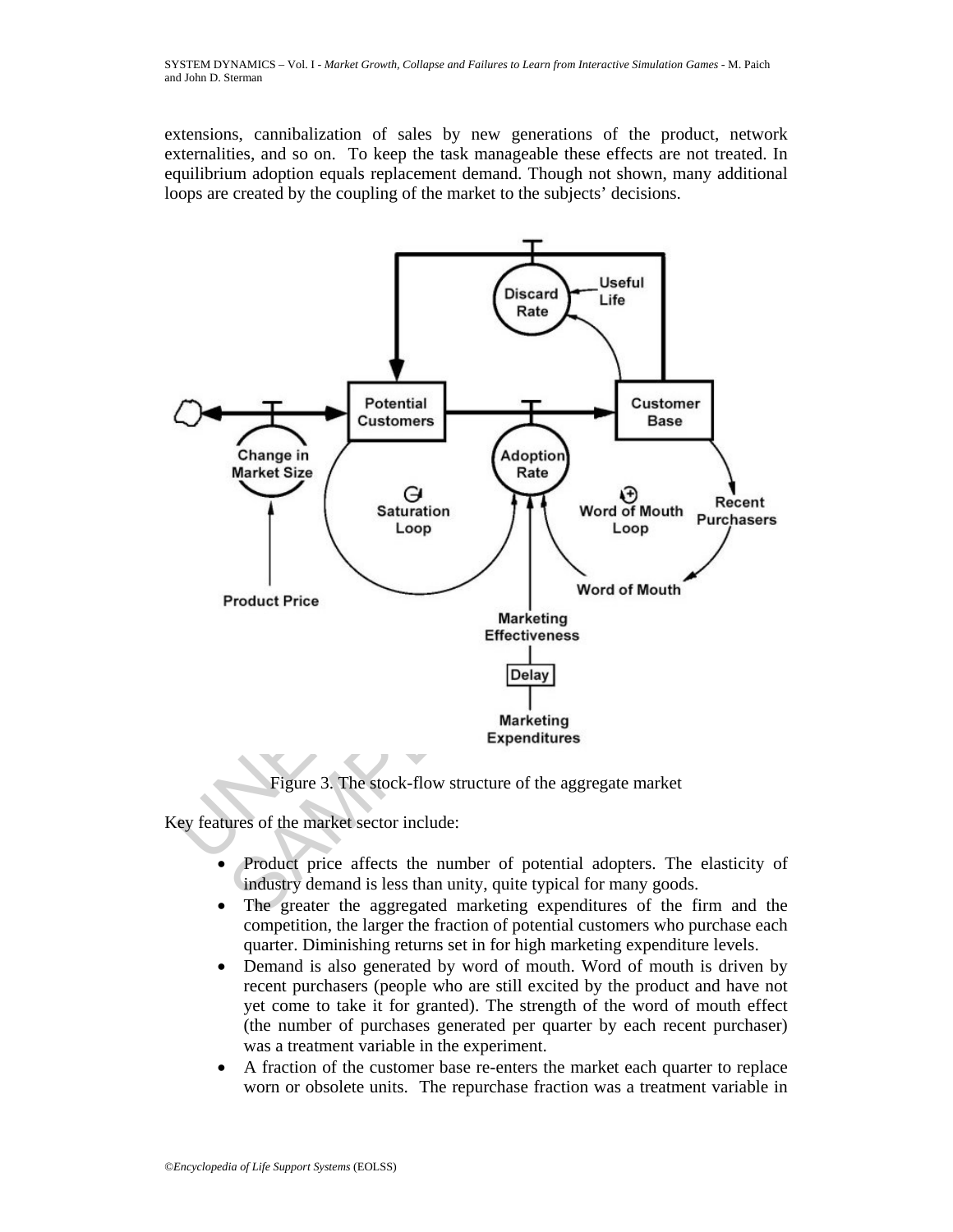the experiment.

• Total orders for the product are divided between the firm and the competition in proportion to the attractiveness of each product. Attractiveness depends on price, availability (measured by delivery delay), and marketing expenditure. (Figure 4) Firm demand is highly but not infinitely elastic – price is important to consumers but availability and marketing can differentiate the two products.



Figure 4. Causal Structure of the Market Sector

## **2.2. Firm Sector**

 While many diffusion models implicitly equate shipments with orders, the model here explicitly represents the supply side of the market. The key assumptions of the firm sector are:

- Product is built to order. Customer orders flow into a backlog until they are produced and shipped. Inventories are excluded; experimental evidence shows that inventories would substantially destabilize the system and make the player's task much harder. The firm will ship the current backlog within one period unless capacity is inadequate, in which case the backlog and delivery delay rise, reducing the attractiveness of the firm's product and the share of orders it receives.
- Subjects set a capacity target each quarter. Actual capacity adjusts to the target with a delay representing the time required to plan for, acquire, and ramp up new production facilities. Capacity adjustments follow a distributed lag with a mean of four quarters. Some investments can be realized sooner than four quarters (purchasing equipment), while some take longer (building new plant). For simplicity the delay is symmetrical in the case of capacity reduction.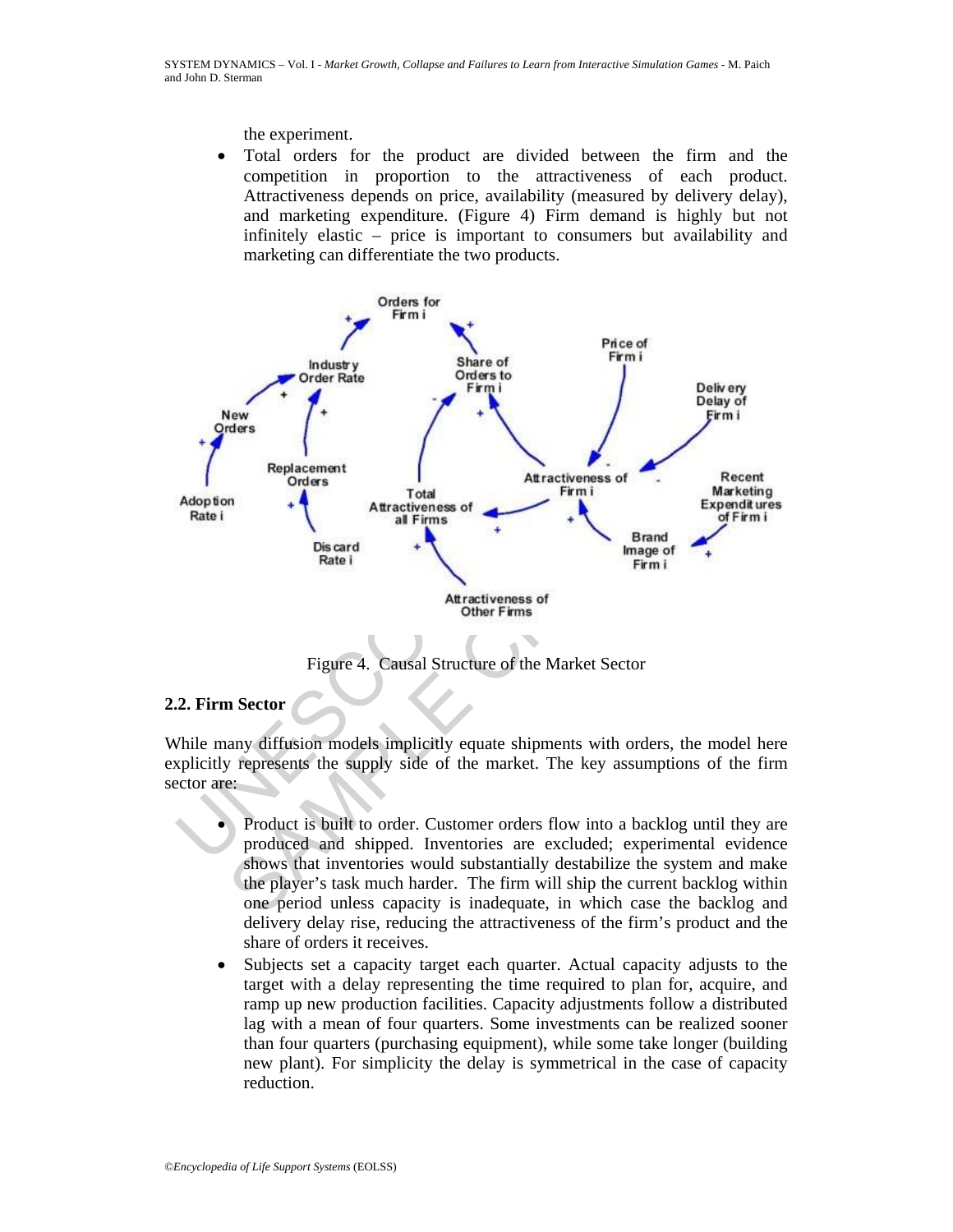- The firm benefits from a learning curve which reduces unit costs as cumulative production experience grows. A standard "80 per cent" learning curve is assumed – each doubling of cumulative production reduces unit variable costs by 20 per cent. The competitor's learning curve has identical strength. Learning is assumed to be fully appropriable.
- Profit is revenue less total costs. Total costs consist of fixed and variable costs, marketing expenditures, and investment costs. Revenues are determined by the quantity shipped in the current quarter and the average price received for those units. Customers pay the price in effect when they booked their order, even if the price has changed in the interim.
- Fixed Costs are proportional to current capacity. Unit fixed costs are constant. Variable costs are proportional to output. Unit variable costs fall as cumulative production increases. Marketing expenditures are set to 5 per cent of revenues.
- cumulative production increases. Marketing expenditures<br>
cent of revenues.<br>
Investment costs represent administrative, installation, tra<br>
costs of increasing capacity. Symmetric decommissioning c<br>
whenever capacity is decr cumulative production increases. Marketing expenditures are set to 5 per ent of revenues.<br>
Threstment costs represent administrative, installation, training, and other<br>
costs of increasing capacity. Symmetric decommissioni • Investment costs represent administrative, installation, training, and other costs of increasing capacity. Symmetric decommissioning costs are incurred whenever capacity is decreased. Investment costs are proportional to the magnitude of the rate of change of capacity.
	- Subjects may lose as much money as they like without facing bankruptcy. The task is therefore more forgiving than reality since losses leading to bankruptcy in real life can in the game be offset by subsequent profits.



### **Bibliography**

- - -

Brehmer, B. (1992). Dynamic Decision Making: Human Control of Complex Systems. Acta Psychologica 81, 211-241. [Psychology of dynamic decision making in complex dynamic settings, based on experimental evidence on various misperceptions of feedback and dynamic complexity].

Graham, A. K., Morecroft, J. D., Senge, P. M., & Sterman, J. D. (1992) Model Supported Case Studies for Management Education. *European Journal of Operational Research*, 59(1), 151-166. [Principles for effective use of simulation models and games to enhance case studies].

Hogarth, R. M., & Reder, M. W. (1987) *Rational Choice: The Contrast between Economics and Psychology*. Chicago: Univ. of Chicago Press. [A critical discussion of the theory of rational decision making, with special focus on various cognitive limitations that challenge the validity of the theory].

Hogarth, R. M., & Makridakis, S. (1981) The Value of Decision making in a Complex Environment: An Experimental Approach. *Management Science*, 27(1), 93-107. [Describes an experiment with a marketing simulation in which subjects could not distinguish between human and automated players].

Mahajan, V., E. Muller, and F. Bass (1990) New Product Diffusion Models in Marketing: A Review and Directions for Research. *Journal of Marketing* 54(1), 1-26. [Describes variety of product diffusion models and applications].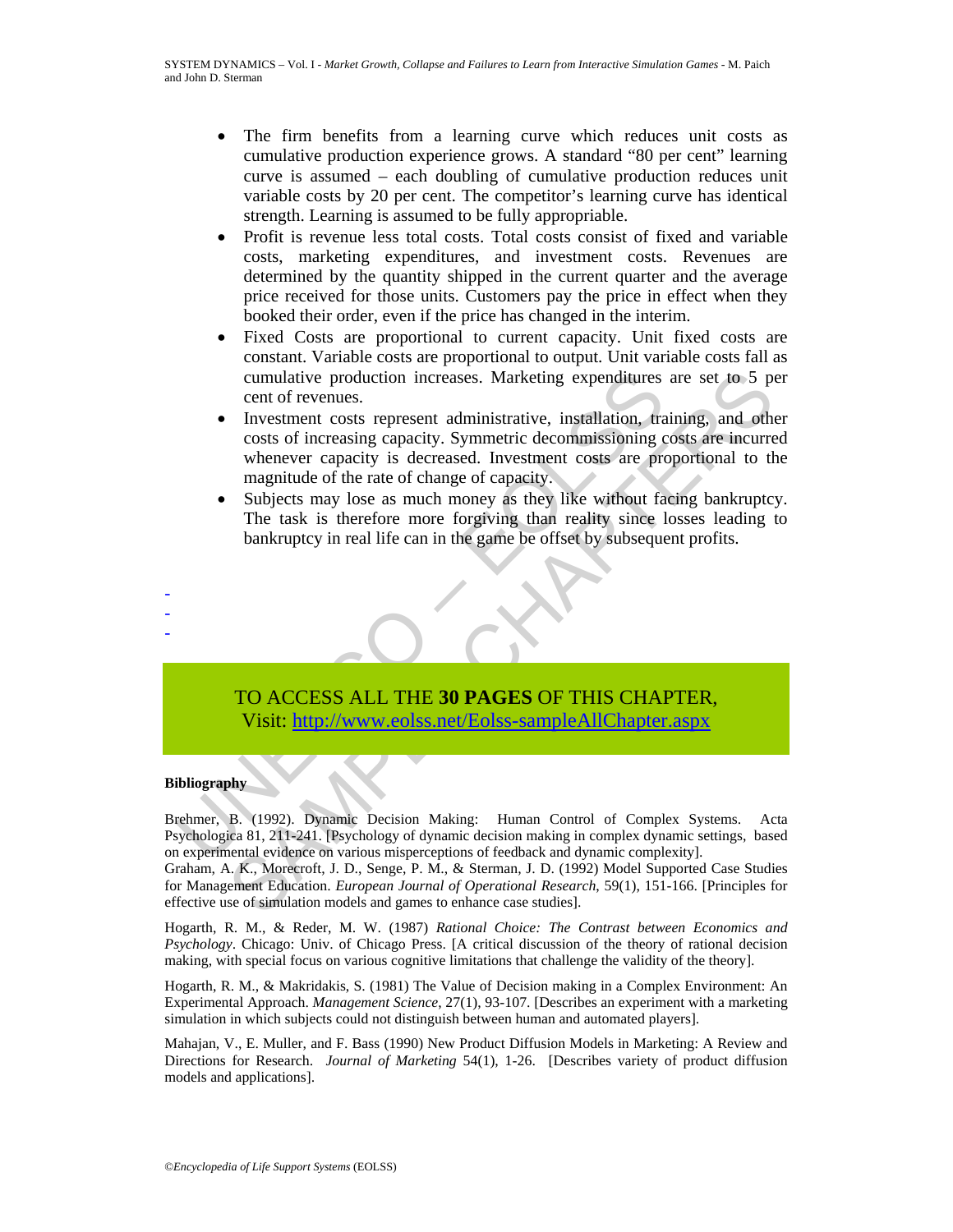Morecroft, J. and J. Sterman (eds.) (1992) Modeling for Learning. Special issue of *European Journal of Operational Research*. 59, 1 (May). [Collection of papers covering use of models and management flight simulators to enhance learning and decision making by managers. Also published as the book Modeling for Learning Organizations, Portland OR, Productivity Press, 1994].

Mosekilde, E., E. Larsen, J. Sterman, & J. Thomsen (1992) Nonlinear Mode-Interaction in the Macroeconomy. In Feichtinger, G. (Ed.), *Annals of Operations Research* 37. [Examines the entrainment of individual firms into macroeconomic cycles.

Paich, M. (1992) PhD Thesis, MIT Sloan School of Management. [Describes the experiment reported here in detail].

Porter, M. (1980) *Competitive Strategy*. New York: Free Press. [Basic text on industry strategy].

Richardson, G. and J. Rohrbaugh (1990) Decision Making in Dynamic Environments: Exploring Judgments in a System Dynamics Model-Based Game, in Borcherding, K. et al. (eds.) *Contemporary Issues in Decision Making*.Amsterdam: North Holland, 463-472. [Reports a dynamic decision making task].

Senge, P., & Sterman, J. D. (1992) Systems Thinking and Organizational Learning: Acting Locally and Thinking Globally in the Organization of the Future. In Kochan, T. & Useem, M. (Eds.), *Transforming Organizations* Oxford: Oxford University Press, 353-371. [Discusses the use of models and simulations to enhance organizational decision making, with a case study describing how such an approach assisted an insurance company].

Sterman, J. D. (1989a) Misperceptions of Feedback in Dynamic Decision Making. *Organizational Behavior and Human Decision Processes*, 43(3), 301-335. [Reports an experiment with a dynamic system in which subjects exhibit multiple misperceptions of feedback].

Zarnowitz, V. (1985) Recent Work on Business Cycles in Historical Perspective: A Review of Theories and Evidence, *Journal of Economic Literature*. 23, 523-80. [Review of business cycle theory].

#### **Biographical Sketches**

The Real of Management and Director of Many Corel and Organizational Learning<br>
Sk].<br>
Sk].<br>
Sk].<br>
Sk].<br>
Sk].<br>
Sk].<br>
Sk[Sterman, J. D. (1992) Systems Thinking and Organizational Learning:<br>
Implications Oxford: Oxford Univers Fetsion mutung. Finisterian: Totul initiality, 403-472; [Repots a dynamic decision makin<br>
& Sterman, J. D. (1992) Systems Thinking and Organizational Learning: Acting Locally at<br>
Eibolah) in the Organization of the Future. **John D. Sterman** is the Jay W. Forrester Professor of Management at the MIT Sloan School of Management and Director of MIT's System Dynamics Group. His research includes systems thinking and organizational learning, computer simulation of corporate strategy, and the theory of nonlinear dynamics. Author of many scholarly and popular articles on the challenges and opportunities facing organizations today, including the book *Modeling for Organizational Learning*, and the award-winning textbook *Business Dynamics*, he has presented his work before corporate, financial, and government audiences worldwide. Prof. Sterman's research centers on improving managerial decision making in complex systems. He has pioneered the development of "management flight simulators" of corporate and economic systems. These flight simulators are now used by corporations and universities around the world. His recent research ranges from the dynamics of organizational change and the implementation of sustainable improvement programs to experimental studies assessing public understanding of global climate change. Prof. Sterman has twice been awarded the Jay W. Forrester Prize for the best published work in system dynamics, won the 2001 Accenture Award for the best paper of the year published in the *California Management Review* (with Nelson Repenning), has five times won awards for teaching excellence from the students of the Sloan School, and was named one of the Sloan School's "Outstanding Faculty" by the 2001 *Business Week Guide to the Best Business Schools*. He has been featured on public television's *News Hour*, National Public Radio's *Marketplace*, CBC television, *Fortune*, the *Financial Times*, *Business Week*; and many other newspapers and journals for his research work and innovative use of interactive simulations in management education and corporate problem solving.

**Mark Paich** has over 25 years of experience in building dynamic business models. He has a BA in political economy from Colorado College, an MA in economics from the University of Colorado, and a PHD in system dynamics from MIT. Mark's specialty is the dynamics of new industry creation and he has worked extensively in telematics (GM Onstar system), Digital radio (XM and WorldSpace), fuel cell and hybrid vehicles (GM), and various pharmaceutical products. Selected clients include General Motors, Eli Lilly, Johnson & Johnson, and the Department of Defense. Mark was senior specialist at McKinsey & Co. from 1998-2001. A number of his consulting projects are described in John Sterman's book Business Dynamics. Mark taught economics, finance, and business strategy at Colorado College for 25 years and is a frequent